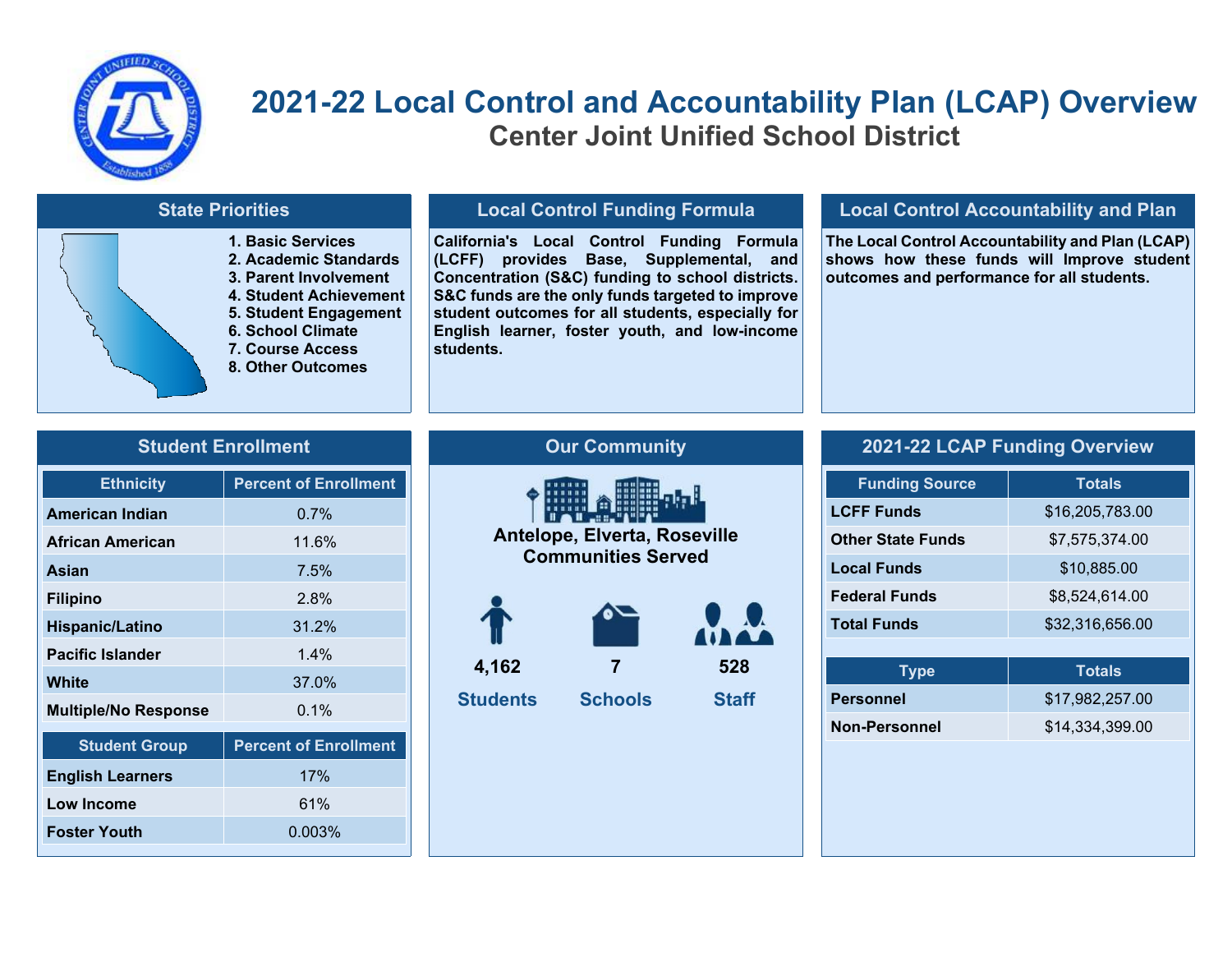

# **2021-22 LCAP Goals and Services**

# **GOAL**

**1**

| 1.1 | Instructional staff, curriculum & training<br>TK-12 teachers use the California State Standards in ELA, ELD, Literacy, History, Social<br>Studies, Science and Technical Subjects. K-12 Teachers will use the California State<br>Standards in mathematics. Teachers will use the adopted History/Social Science<br>curriculum. Teachers will use the newly adopted NGSS curriculum.<br>Teacher collaboration time supports teaching and learning through a dedicated weekly<br>Professional Learning Community (PLC) time. Structured PLC meetings follow an on-<br>going inquiry model which focuses on clear and common student learning goals. Teams<br>collect and review student data, then evaluate and explore new and current teaching<br>strategies and practices.<br>New teachers are supported through the SCOE/CJUSD Induction process which focuses<br>on Individualized Learning Plans customized and driven by new teachers, California<br>Standards for the Teaching Profession and the Continuum of Teaching Practice, and<br>Student performance.                                                                                                                                                                                                                                     | \$13,600,978.00 | All Students                                                        |
|-----|----------------------------------------------------------------------------------------------------------------------------------------------------------------------------------------------------------------------------------------------------------------------------------------------------------------------------------------------------------------------------------------------------------------------------------------------------------------------------------------------------------------------------------------------------------------------------------------------------------------------------------------------------------------------------------------------------------------------------------------------------------------------------------------------------------------------------------------------------------------------------------------------------------------------------------------------------------------------------------------------------------------------------------------------------------------------------------------------------------------------------------------------------------------------------------------------------------------------------------------------------------------------------------------------------------|-----------------|---------------------------------------------------------------------|
| 1.2 | <b>Intervention and Extension</b><br>Students will be assessed to identify learning gaps and measure progress using iReady<br>Math, oral reading fluency, DRDP, iReady Reading, Reading Inventory and report card<br>grades. Tier 1, 2 and 3 support through extended instructional learning time offered as<br>summer sessions for students in preschool through grade 12 during the summer of 2021<br>and 2022.<br>We are accelerating progress to close learning gaps with the expansion of Tier 2 and<br>Tier 3 Intervention Teams at all four elementary schools. Our three largest schools,<br>Dudley Elementary, North Country Elementary and Oak Hill Elementary, will add 2<br>Intervention Teachers and 2 Instructional Aides to their Intervention Teams. Spinelli<br>Elementary, our smallest school, will add 1.5 Intervention Teachers and 2 Instructional<br>Specialists to their Intervention Team. The addition of Intervention Teachers to the<br>Team of English Learner Teachers, Title I Teachers and Special Education Teachers will<br>enhance the breadth of experience to support student learning and mitigate learning<br>loss. Intervention Teachers will assess students, identify needs and provide supports<br>primarily through a push-in model with pull-out as needed. | \$3,371,685.00  | <b>English Learners</b><br><b>Foster Youth</b><br><b>Low Income</b> |

E

**All students will graduate college/career ready through high-quality instruction coupled with interventions and**

**supports (Multi-Tiered System of Supports) that eliminate barriers to student success.**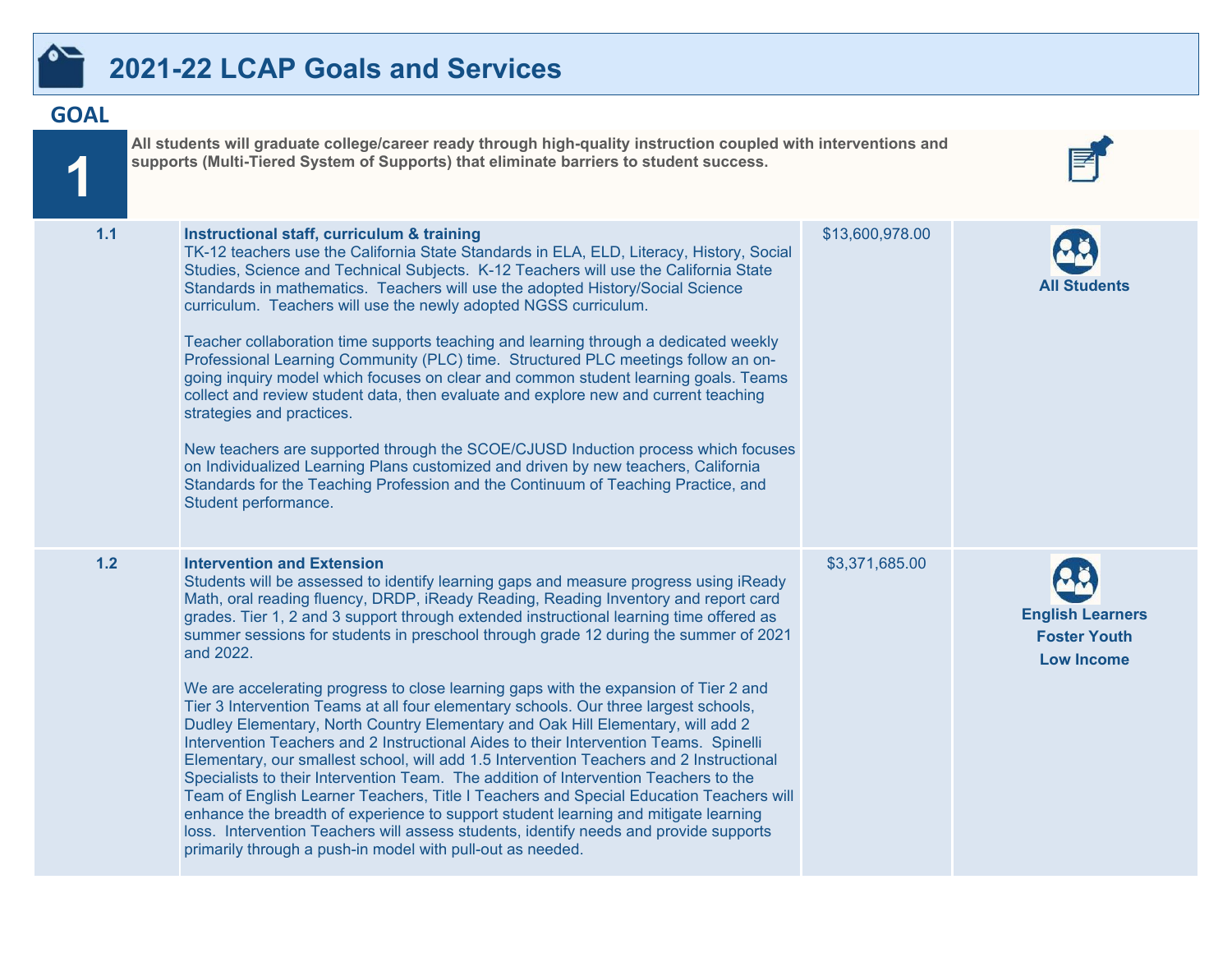Seven Instructional Specialists will be hired to further support students in the primary grades who are returning to campuses following school closures or are transitioning to in-person school for the first time.

Learning is extended with the expansion of full-day Kindergarten at Dudley, North Country, Oak Hill and Spinelli and the continuation of Transitional Kindergarten. Full-day Kindergarten will increase opportunities to develop strong literacy skills, strong social skills, stronger connection with the school (i.e., students attend all school events), fewer transitions during a day (i.e., to school, to sitter, to home) creating predictability and consistency in routines leading to a smoother transition to Grade 1

At the secondary level, we are expanding intervention and creating smaller class sizes in targeted subject areas and grade levels to accelerate progress to close learning gaps. By reducing the student-teacher ratio, this will allow for Tier 2 intervention support within the classroom. Two additional teachers will be hired at Riles Middle School to either expand intervention or reduce class sizes. One additional math and one additional ELA teacher will be hired to reduce 9th grade English classes and the lowest level math courses at Center High. These are additions to the intervention classes and Husky Help already in place at Riles Middle School and the English Support and Math Lab classes at Center HS.

We are addressing other barriers to learning by expanding Tier 2 and Tier 3 Social/Emotional supports with the hiring of three Social/Emotional Learning Counselors or Social Workers. These new positions will allow us to expand coverage to 1 FTE at each elementary site, 1 FTE at Riles Middle School and 1 FTE to cover Center High and McClellan High. These positions will provide social/emotional supports through classroom push-in, small group counseling and individual counseling.

An Intervention Counselor will be hired at Center High School to address the increased needs of academic intervention as a result of distance learning and school closure due to the COVID-19 pandemic.

A Social Worker will be added to the Family Resource Center staff to serve as outreach to foster youth and students and families experiencing homelessness.

McClellan HS program will continue to serve as a 10th-12th grade intervention for credit recovery and will continue to provide the following academic support classes: Success, Study Hall, Applied English, and Applied Math.

A district Reengagement Team consisting of 1 administrator, 1 social worker and 2 Student/Family Support Assistants will support K-12 students and families.

Extension will be provided through differentiated learning within the classroom. GATE challenge activities are provided at all four elementary schools and Riles Middle School.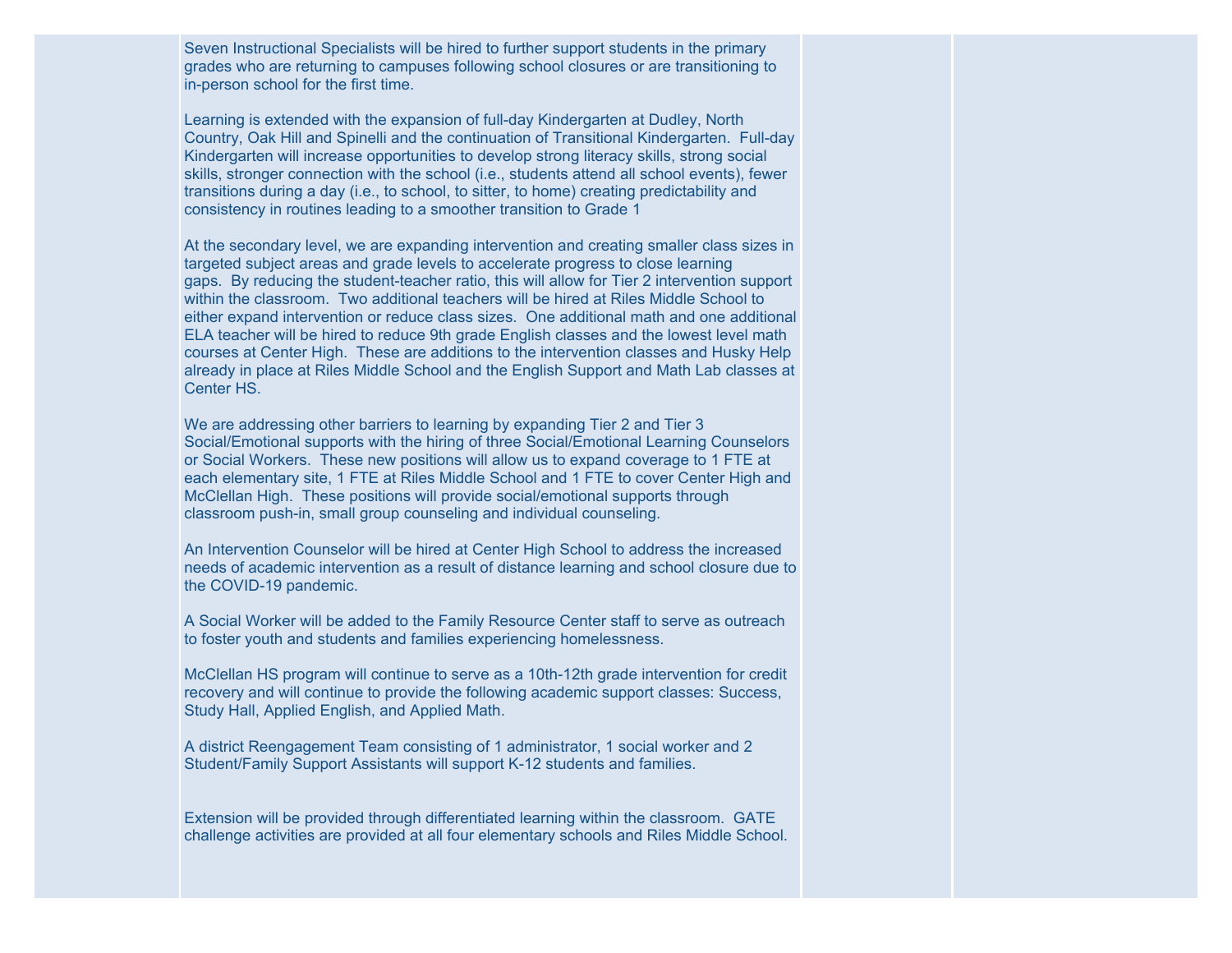| 1.3 | <b>English Learner Language Acquisition &amp; Supports</b><br>English Language Learners receive Tier 1 Integrated and Designated language<br>instruction to meet linguistic and academic grade level goals. EL Teachers and<br>instructional staff receive professional development to ensure Designated ELD<br>instruction focuses on state adopted ELD standards to support EL students in the<br>development of critical English Language skills for academic content learning. Teachers<br>and instructional staff receive professional development to ensure Integrated instruction<br>is provided.<br>The EL Homework Help after school tutoring program pairs high achieving students from<br>Center HS with EL students at the elementary sites. Tutors provide one on one and<br>small group help to 1st-6th graders on assigned homework in ELA and mathematics.<br>EL students are offered transitional support as they move from elementary to middle<br>school and middle school to high school through a summer school class for incoming 7th<br>and 9th grade EL students.<br>The EL teacher at Center HS is given an extra prep period to schedule, track, monitor<br>and support EL students, long term EL students and reclassified Fluent English<br>Proficient students.<br>The Intervention Counselor at Center HS supports EL students and reclassified Fluent<br>English Proficient student ensuring they are on track to graduate and have access to all<br>the appropriate support services.<br>EL Teachers utilize Ellevation as a management system to collect student data, compile<br>reports, initiate parent letters and collaborate with other teachers on student progress.<br>Will continue to research additional strategies and supports that will enhance teaching<br>and learning for our English Learner population. | \$1,024,462.00 | <b>English Learners</b>           |
|-----|-------------------------------------------------------------------------------------------------------------------------------------------------------------------------------------------------------------------------------------------------------------------------------------------------------------------------------------------------------------------------------------------------------------------------------------------------------------------------------------------------------------------------------------------------------------------------------------------------------------------------------------------------------------------------------------------------------------------------------------------------------------------------------------------------------------------------------------------------------------------------------------------------------------------------------------------------------------------------------------------------------------------------------------------------------------------------------------------------------------------------------------------------------------------------------------------------------------------------------------------------------------------------------------------------------------------------------------------------------------------------------------------------------------------------------------------------------------------------------------------------------------------------------------------------------------------------------------------------------------------------------------------------------------------------------------------------------------------------------------------------------------------------------------------------------------------------------------------------------------|----------------|-----------------------------------|
| 1.4 | <b>Special Education Supports</b><br>The Curriculum and Instruction (C&I) team align site efforts around key instructional<br>practices (ie. Universal Design for Learning) and common data assessments that enable<br>schools and educators to more appropriately differentiate core instruction in Tier 1 and<br>connect students to needed intervention in Tier 2 and Tier 3. The ongoing use of<br>assessments allows for monitoring of progress and helps initiate appropriate Special<br>Education referrals.<br>Special Education Teachers and trained Instructional Assistant staff provide reading<br>intervention instruction through evidence-based reading programs (ie. Corrective<br>Reading, Sonday) at Tier 2 and Tier 3 Levels. Students are provided with designated pull<br>out instruction at the elementary level and specifically designed classes at the<br>secondary level that target reading intervention. Common data is gathered to determine<br>who qualifies for these classes at the middle and high school and data is gathered to<br>determine to be dismissed from the program as well.                                                                                                                                                                                                                                                                                                                                                                                                                                                                                                                                                                                                                                                                                                                                   | \$6,707,903.00 | <b>Students with Disabilities</b> |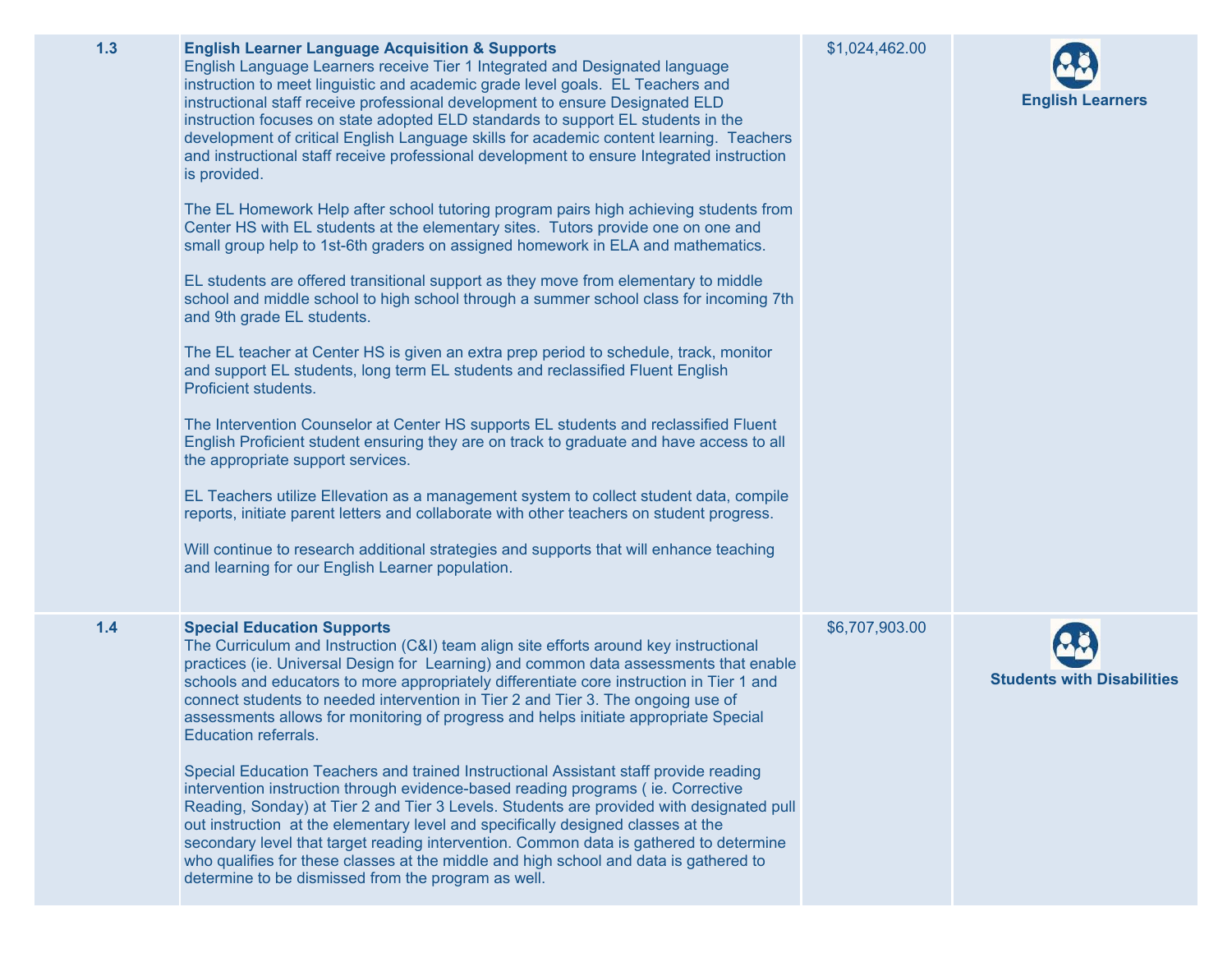|     | All students have access to credit recovery programs, academic and career counseling<br>and CTE pathways.<br>At the secondary level, Naviance provides expanded transition education to increase the<br>success of post-secondary outcomes for Special Education students.<br>Transitional support to prepare for college and career is provided through WorkAbility<br>and Department of Rehabilitation<br>The district provides yearly training for all Instructional Specialist staff and substitutes on<br>best practices to support academic, behavioral and emotional needs from trained district<br>staff and out of district resources.                                                                                                                                                                                                                                                                                                                                                                                                                                                                                                                                                                                                                                                                                                                                                                                                                                                                                                                                                                                                                                                                                                                                                                                                                                                                |              |                                                                     |
|-----|----------------------------------------------------------------------------------------------------------------------------------------------------------------------------------------------------------------------------------------------------------------------------------------------------------------------------------------------------------------------------------------------------------------------------------------------------------------------------------------------------------------------------------------------------------------------------------------------------------------------------------------------------------------------------------------------------------------------------------------------------------------------------------------------------------------------------------------------------------------------------------------------------------------------------------------------------------------------------------------------------------------------------------------------------------------------------------------------------------------------------------------------------------------------------------------------------------------------------------------------------------------------------------------------------------------------------------------------------------------------------------------------------------------------------------------------------------------------------------------------------------------------------------------------------------------------------------------------------------------------------------------------------------------------------------------------------------------------------------------------------------------------------------------------------------------------------------------------------------------------------------------------------------------|--------------|---------------------------------------------------------------------|
| 1.5 | <b>CTE Offerings and Participation</b><br>Students begin their CTE course journey at the elementary level with the Launch<br>program and transition to the Gateway program in middle school. At the high school<br>level students complete CTE pathways in five different CTE sectors: Arts, Media and<br>Entertainment; Building and Construction Trades; Marketing, Sales, and Services;<br>Engineering and Architecture; Health Science and Medical Technology; Public Services.<br>Within those sectors there are separate CTE pathways: Multimedia Productions; Graphic<br>Design; Animation; Residential and Commercial Construction; Entrepreneurship/Self-<br>Employment; Engineering Design; Biotechnology; Patient Care; Emergency Response<br>(Pathway 233) - 911 Dispatcher.<br>North Country will expand STEAM to offer TK an optional extension beyond the school<br>day.<br>TK-6 students will participate in the standard STEAM rotation, approximately once every<br>4 weeks for 2 hours 15 minutes.<br>Dual Enrollment is offered in the business department. We are expanding to include<br>Astronomy and Biology dual enrollment courses through Sierra College and independent<br>study dual enrollment with American River College<br>Center HS Counselors discuss CTE Course pathways with all students. Students with<br>IEPs, are encouraged to participate and complete CTE pathways at all levels. Center HS<br>College and Career Coordinator works directly with students and staff to provide college,<br>career and employment guidance<br>The AVID program at Center HS and Riles Middle School supports pathways to college.<br>Media Communications Academy (MCA) prepares MCA students for college and career<br>by requiring all students to complete CORE and CTE coursework. MCA is a CTE-based<br>California Partnership Academy, also designated a Lighthouse Program. | \$214,472.00 | <b>English Learners</b><br><b>Foster Youth</b><br><b>Low Income</b> |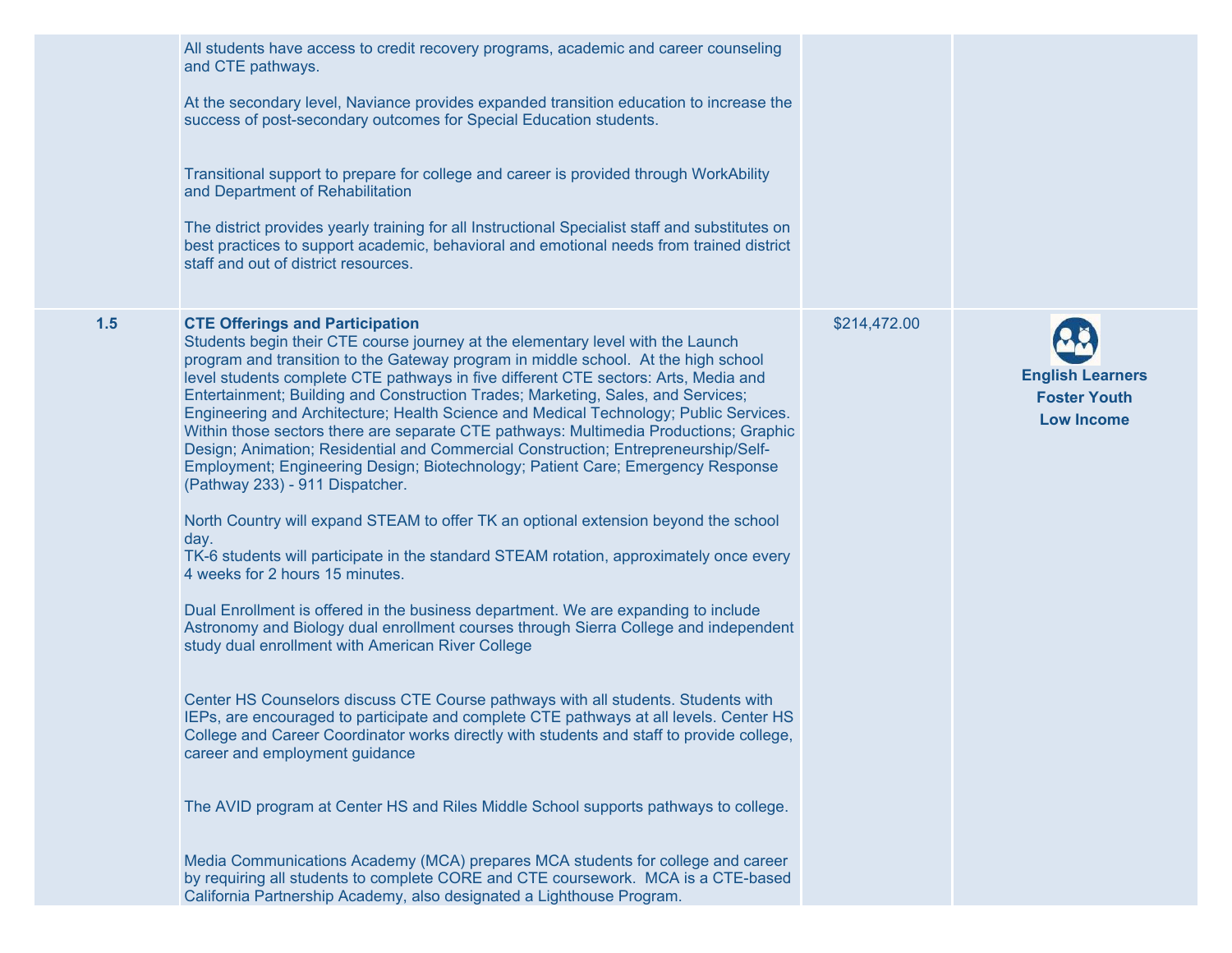| 1.6 | <b>Advanced Placement(AP) Enrollment</b><br>CHS administration, counseling staff and AP teachers collaborate on a site plan to<br>implement targeted outreach to students and families that will increase AP enrollment of<br>students from underrepresented ethnicity groups                                                                                                                                                                                                                                                                                                                                                                                                                                                                                                                                                                                                                                                                                                                                                                                                                                                                                                                                                                 | \$0.00         | <b>All Students</b>                                                 |
|-----|-----------------------------------------------------------------------------------------------------------------------------------------------------------------------------------------------------------------------------------------------------------------------------------------------------------------------------------------------------------------------------------------------------------------------------------------------------------------------------------------------------------------------------------------------------------------------------------------------------------------------------------------------------------------------------------------------------------------------------------------------------------------------------------------------------------------------------------------------------------------------------------------------------------------------------------------------------------------------------------------------------------------------------------------------------------------------------------------------------------------------------------------------------------------------------------------------------------------------------------------------|----------------|---------------------------------------------------------------------|
| 1.7 | <b>Student &amp; Family Services</b><br>Through collaborative efforts with school sites, the Student and Family Services<br>Coordinator, Student and Family Support Assistants (SFSAs) and a newly hired<br>centralized Social Worker will coordinate targeted services to support all students, and<br>especially students experiencing homelessnes, foster youth, and low income students to<br>ensure school stability, academic success, and overall student well-being. SFSAs and<br>Social Worker will have caseloads where they will monitor and assess student needs<br>and academic and attendance progress; develop individual success plans; provide<br>supplies and personal basic necessities; offer tutoring, mentoring, academic advisement,<br>and/or counseling; collaborate with school sites; receive professional development; and<br>coordinate with community agencies for additional resources and support. Coordinator<br>and Office Assistant will be responsible for monitoring and tracking student data<br>progress of the students within the program.                                                                                                                                                           | \$1,831,714.00 | <b>Foster Youth</b><br><b>Low Income</b>                            |
| 1.8 | <b>Professional Development</b><br>There will be ongoing professional development to support student achievement focused<br>on Multi-tiered System of Supports (MTSS), equitable instructional strategies,<br>social/emotional learning, and trauma-informed practices with particular attention to<br>special populations; English Learners, foster youth, low income, students experiencing<br>homelessness and special education students. Through collaborative conversations and<br>a review of student performance data identifying achievement gaps, we will identify<br>needs and provide specific curricula and strategies for teachers and support staff to<br>mitigate learning loss and increase achievement.<br>EL Teachers and instructional staff receive professional development to ensure<br>Designated ELD instruction focuses on state-adopted ELD standards to support EL<br>students in the development of critical English Language skills for academic content<br>learning. Teachers and instructional staff receive professional development to ensure<br>Integrated instruction is provided. Site administrators will conduct informal walkthroughs<br>to ensure Integrated and Designated instruction is provided. | \$105,000.00   | <b>English Learners</b><br><b>Foster Youth</b><br><b>Low Income</b> |

# **GOAL**

**2**

**All stakeholders will experience a school and district climate that is physically and emotionally safe and supportive.**

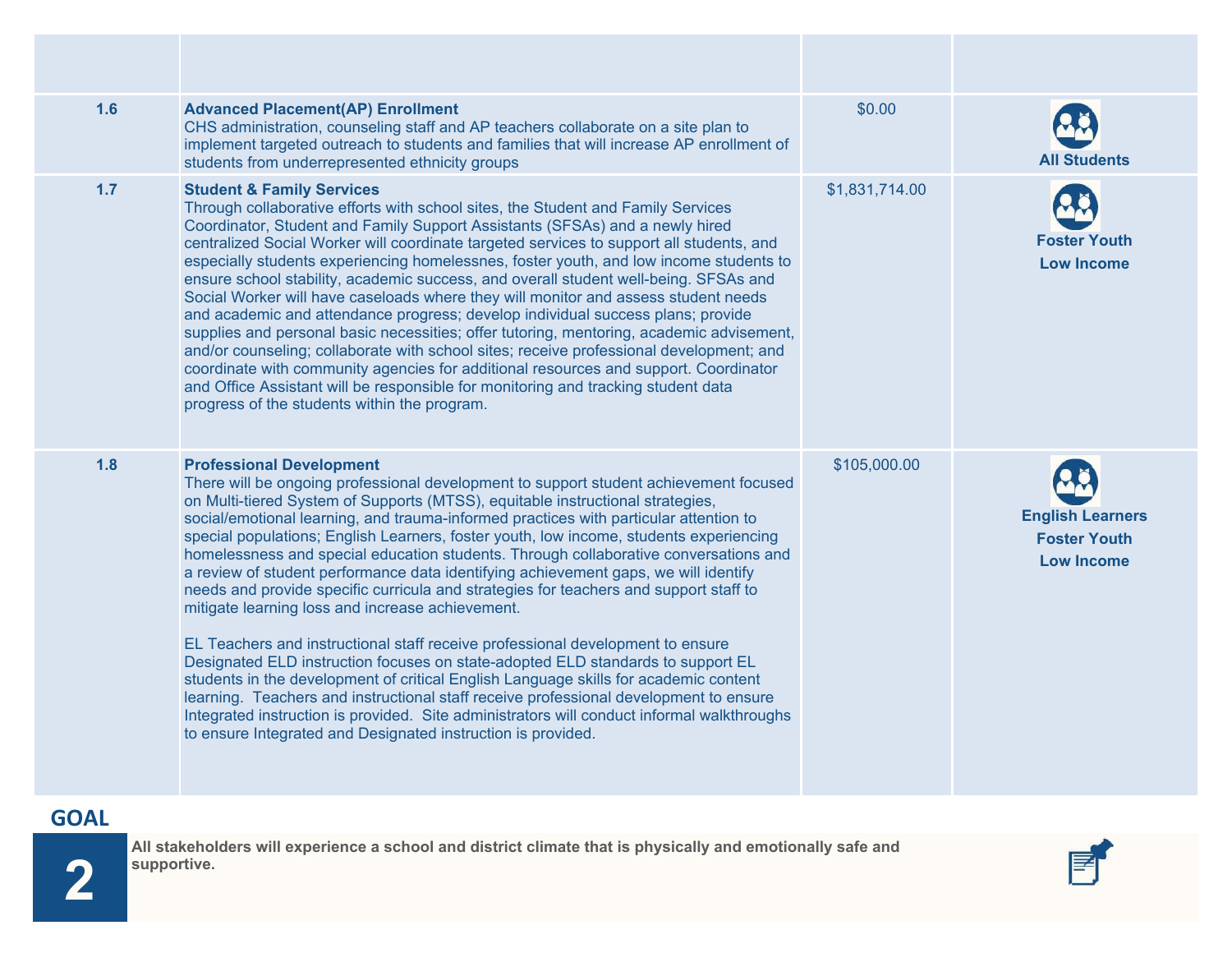| 2.1<br>\$380,137.00<br><b>Attendance &amp; Engagement</b><br>Sites will continue to review attendance data and policies with stakeholders to identify<br>and implement best practices and incentives to increase daily attendance<br><b>All Students</b><br>The Reengagement Team consisting of 1 administrator, 1 social worker and 2<br>Student/Family Support Assistants will be developed to support K-12 students and<br>families. The team will identify students in need as those meeting the definition of<br>chronically absent and through school site referrals or family referrals. The<br>Reengagement Team will work with families to remove barriers and support student<br>reengagement with school.<br>2.2<br>\$1,284,646.00<br><b>Social Emotional Supports</b><br>Improve social, emotional, behavioral and academic outcomes for all students with the<br>expansion of Positive Behavior Interventions and Supports (PBIS). Administrators will<br><b>English Learners</b><br>participate in initial and ongoing training to fully implement PBIS at all school sites.<br><b>Foster Youth</b><br>Explore the addition of Team Assist to support PBIS through a sports-based<br><b>Low Income</b><br>social/emotional curriculum at elementary and middle school sites during and/or before<br>or after school to support adjusted start times.<br>Prevent and stop bullying and mistreatment through the Safe School Ambassador<br>programs at Dudley Elementary, Oak Hill Elementary, Spinelli Elementary and Riles<br>Middle School.<br>SEL/Equity Task Force to identify needs and resources and procure a Trauma-Informed<br>Practices training plan.<br>School Psychologists, Counselors and Behavior Specialists on the Educationally-related<br>Mental Health Services (ERMHS) Team provide evidence-based social, emotional and<br>behavioral interventions to students in individual and group counseling,<br>psychoeducational lessons in classroom settings and consultation to staff and parents in<br>order to enable students to reach IEP goals and access their educational programs.<br>2.3<br>\$1,592,790.00<br><b>Transportation</b><br>Continue to provide home/school transportation, co-curricular and extra curricular<br>transportation (ie: fan bus, field trips, athletics) and will continue to look for ways to<br><b>English Learners</b><br>increase transportation services<br><b>Foster Youth</b><br><b>Low Income</b><br>2.4<br><b>Health Services</b><br>\$473,029.00<br>Nurses & Health Assistants conduct hearing/sight checks, diabetes monitoring and<br>general welfare checks.<br><b>English Learners</b><br><b>Foster Youth</b><br><b>Low Income</b> |  |  |
|-------------------------------------------------------------------------------------------------------------------------------------------------------------------------------------------------------------------------------------------------------------------------------------------------------------------------------------------------------------------------------------------------------------------------------------------------------------------------------------------------------------------------------------------------------------------------------------------------------------------------------------------------------------------------------------------------------------------------------------------------------------------------------------------------------------------------------------------------------------------------------------------------------------------------------------------------------------------------------------------------------------------------------------------------------------------------------------------------------------------------------------------------------------------------------------------------------------------------------------------------------------------------------------------------------------------------------------------------------------------------------------------------------------------------------------------------------------------------------------------------------------------------------------------------------------------------------------------------------------------------------------------------------------------------------------------------------------------------------------------------------------------------------------------------------------------------------------------------------------------------------------------------------------------------------------------------------------------------------------------------------------------------------------------------------------------------------------------------------------------------------------------------------------------------------------------------------------------------------------------------------------------------------------------------------------------------------------------------------------------------------------------------------------------------------------------------------------------------------------------------------------------------------------------------------------------------------------------------------------------------------------------------------------------------------------------------------------------|--|--|
|                                                                                                                                                                                                                                                                                                                                                                                                                                                                                                                                                                                                                                                                                                                                                                                                                                                                                                                                                                                                                                                                                                                                                                                                                                                                                                                                                                                                                                                                                                                                                                                                                                                                                                                                                                                                                                                                                                                                                                                                                                                                                                                                                                                                                                                                                                                                                                                                                                                                                                                                                                                                                                                                                                                   |  |  |
|                                                                                                                                                                                                                                                                                                                                                                                                                                                                                                                                                                                                                                                                                                                                                                                                                                                                                                                                                                                                                                                                                                                                                                                                                                                                                                                                                                                                                                                                                                                                                                                                                                                                                                                                                                                                                                                                                                                                                                                                                                                                                                                                                                                                                                                                                                                                                                                                                                                                                                                                                                                                                                                                                                                   |  |  |
|                                                                                                                                                                                                                                                                                                                                                                                                                                                                                                                                                                                                                                                                                                                                                                                                                                                                                                                                                                                                                                                                                                                                                                                                                                                                                                                                                                                                                                                                                                                                                                                                                                                                                                                                                                                                                                                                                                                                                                                                                                                                                                                                                                                                                                                                                                                                                                                                                                                                                                                                                                                                                                                                                                                   |  |  |
|                                                                                                                                                                                                                                                                                                                                                                                                                                                                                                                                                                                                                                                                                                                                                                                                                                                                                                                                                                                                                                                                                                                                                                                                                                                                                                                                                                                                                                                                                                                                                                                                                                                                                                                                                                                                                                                                                                                                                                                                                                                                                                                                                                                                                                                                                                                                                                                                                                                                                                                                                                                                                                                                                                                   |  |  |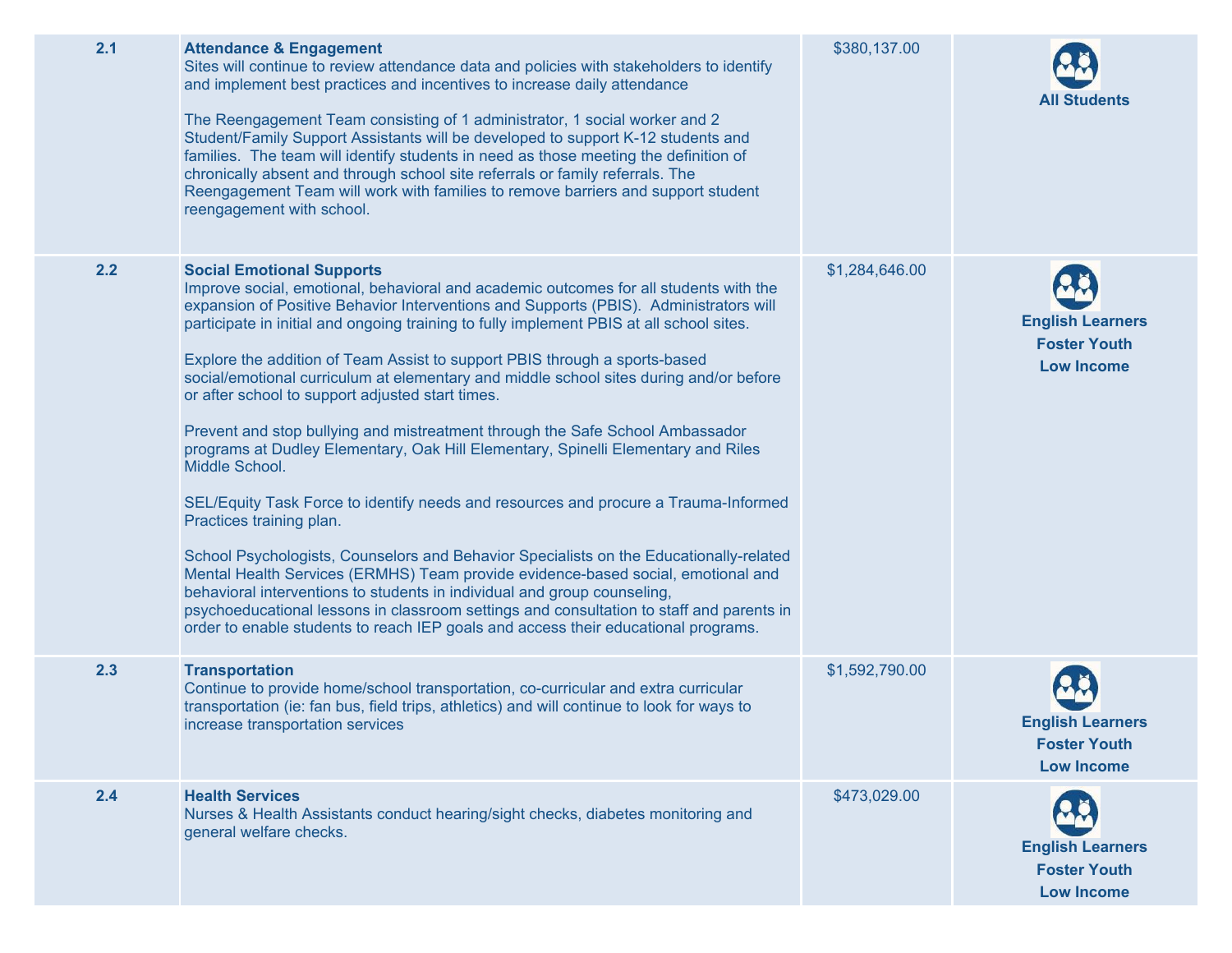| 2.5         | <b>Facilities Master Plan</b><br>Research, identify and prioritize needs to develop a Facilities Master Plan.                                                                                                                                                                                                                                                                                                                                                                                                                                                                                                                                                         | \$0.00         | <b>All Students</b>                                                 |
|-------------|-----------------------------------------------------------------------------------------------------------------------------------------------------------------------------------------------------------------------------------------------------------------------------------------------------------------------------------------------------------------------------------------------------------------------------------------------------------------------------------------------------------------------------------------------------------------------------------------------------------------------------------------------------------------------|----------------|---------------------------------------------------------------------|
| 2.6         | <b>School Connections</b><br>Enhance the educational experience and strengthen school connections by expanding<br>opportunities for students and removing barriers that inhibit their participation in<br>experiences outside of the classroom.<br>Expand offerings and increase funding for athletics, activities, and clubs.<br>Add music and physical education specialists to each elementary site giving students<br>more opportunities to connect to school. Explore the expansion of elementary<br>extracurriculars to provide additional varied opportunities for students to try new things,<br>discover talents and create a deeper connection with school. | \$1,411,449.00 | <b>English Learners</b><br><b>Foster Youth</b><br><b>Low Income</b> |
| 2.7         | <b>Diversity &amp; Cultural Sensitivity Awareness</b><br>Provide training for all CJUSD employees                                                                                                                                                                                                                                                                                                                                                                                                                                                                                                                                                                     | \$5,000.00     | <b>English Learners</b><br><b>Foster Youth</b><br><b>Low Income</b> |
| 2.8         | <b>Student and Family Support Services</b><br>To ensure all stakeholders will experience a school and district climate that is physically<br>and emotionally safe and supportive, CJUSD will partner with Panorama Education to<br>conduct annual surveys focused on school climate, family-school relationships and social<br>emotional screeners. Reports from the surveys will be analyzed to establish baseline<br>data, areas of strength and needed growth, and develop actionable plans and goals for<br>school and district plans.<br>*Costs included in Goal 1 Action 7.                                                                                     | \$0.00         | <b>All Students</b>                                                 |
| <b>GOAL</b> |                                                                                                                                                                                                                                                                                                                                                                                                                                                                                                                                                                                                                                                                       |                |                                                                     |
|             | All students will benefit from improved partnerships and communication with all stakeholders.                                                                                                                                                                                                                                                                                                                                                                                                                                                                                                                                                                         |                |                                                                     |
| 3.1         | <b>Enhanced Communication &amp; Partnerships</b><br>Continue to utilize the website. social media and School Messenger to communicate<br>opportunities that will increase participation in school activities.<br>Increase communication between staff and families utilizing the Parent Portal.                                                                                                                                                                                                                                                                                                                                                                       | \$24,789.00    | <b>English Learners</b>                                             |
|             |                                                                                                                                                                                                                                                                                                                                                                                                                                                                                                                                                                                                                                                                       |                |                                                                     |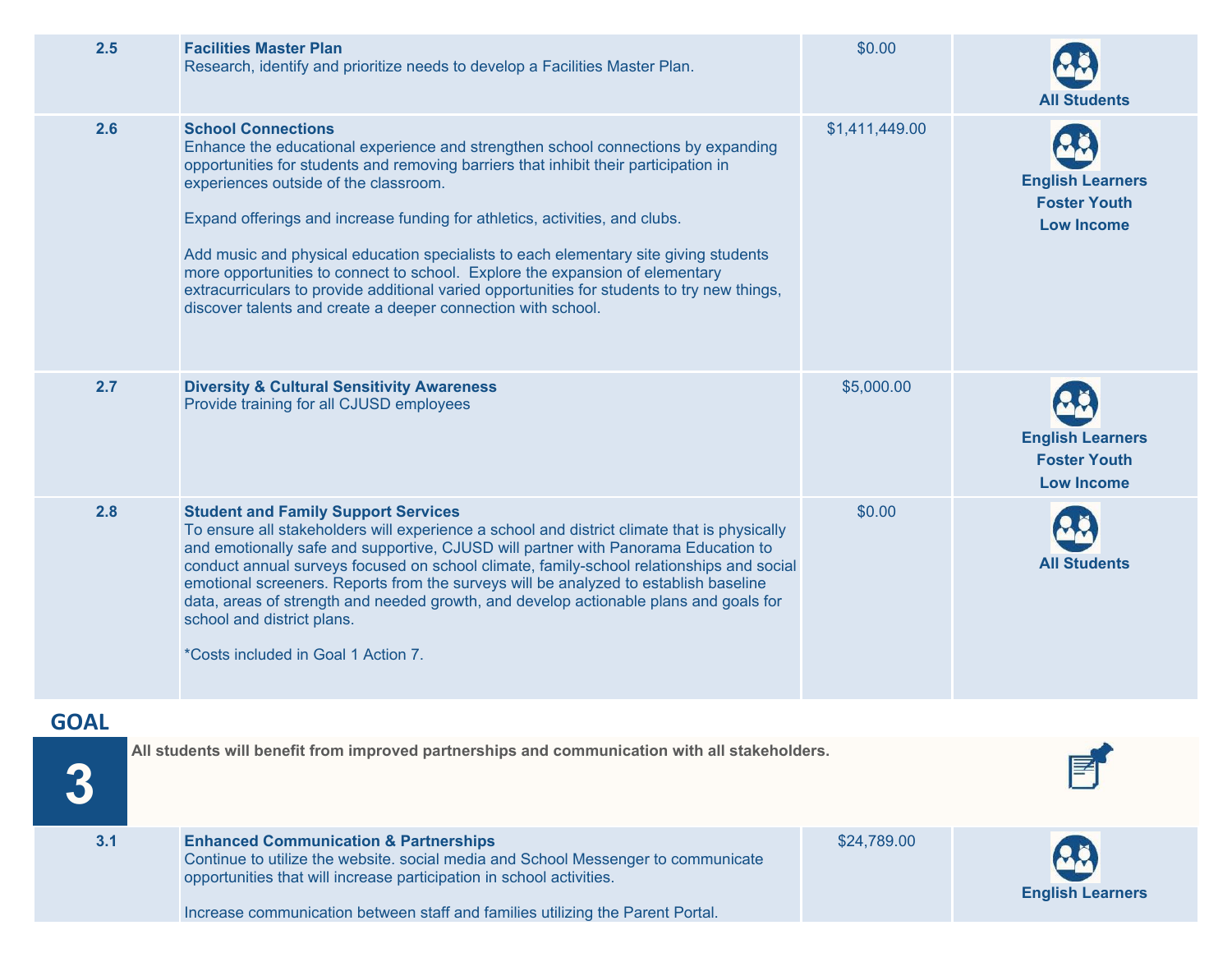|                               | Utilize Panorama to survey parents/guardians to identify school climate strengths and<br>areas of improvement<br>Increase parent involvement in advisory groups such as School Site Council, District<br>Advisory Council and other site based parent groups                                                                                                                                                                                                                                                                                                                                                                                                                                                                                                                                                                                                                                 |              | <b>Foster Youth</b><br><b>Low Income</b>                            |
|-------------------------------|----------------------------------------------------------------------------------------------------------------------------------------------------------------------------------------------------------------------------------------------------------------------------------------------------------------------------------------------------------------------------------------------------------------------------------------------------------------------------------------------------------------------------------------------------------------------------------------------------------------------------------------------------------------------------------------------------------------------------------------------------------------------------------------------------------------------------------------------------------------------------------------------|--------------|---------------------------------------------------------------------|
| 3.2                           | <b>Enhanced Communication &amp; Partnerships with families of English Learners</b><br>Enhance the quality of and increase participation in parent advisory groups, such as<br>English Learner Advisory Council and District English Learner Advisory Council<br>Conduct annual Title I and English Learner Needs Assessments. Analyze results to<br>increase or improve programs and services.                                                                                                                                                                                                                                                                                                                                                                                                                                                                                               | \$5,706.00   | <b>English Learners</b><br><b>Foster Youth</b><br><b>Low Income</b> |
| 3.3                           | <b>Adult Education</b><br>The Adult Education program provides a variety of courses free of charge for individuals<br>18 years and older. Coursework includes English as a Second Language, High School<br>Equivalency Test Preparation, High School Diploma program, and Para-Educator<br>Training.                                                                                                                                                                                                                                                                                                                                                                                                                                                                                                                                                                                         | \$282,896.00 | <b>Adult Students</b>                                               |
| 3.4                           | <b>Student and Family Support Services</b><br>The Student and Family Support Services Office will host 3 district-wide Parent<br>Engagement Workshops. Baseline data will be collected at the conclusion of the 2021-<br>2022 school year, with an expected attendance increase the following years.<br>To identify barriers, needs, and supports, the Student and Family Support Services<br>Office will expand outreach to families experiencing homelessness/foster through<br>targeted communication during transition times throughout the school year.<br>Provide community engagement activities such as a Back to School Resource Fair.<br>Student and Family Support Services will hire bilingual support staff to assist with<br>targeted outreach to allow for more culturally and linguistically appropriate services to be<br>delivered.<br>*Costs included in Goal 1 Action 7. | \$0.00       | <b>Foster Youth</b><br><b>Low Income</b>                            |
| <b>Stakeholder Engagement</b> | <b>Major Changes for 2021-22</b><br><b>We Want to Increase</b>                                                                                                                                                                                                                                                                                                                                                                                                                                                                                                                                                                                                                                                                                                                                                                                                                               |              | <b>We Want to Decrease</b>                                          |